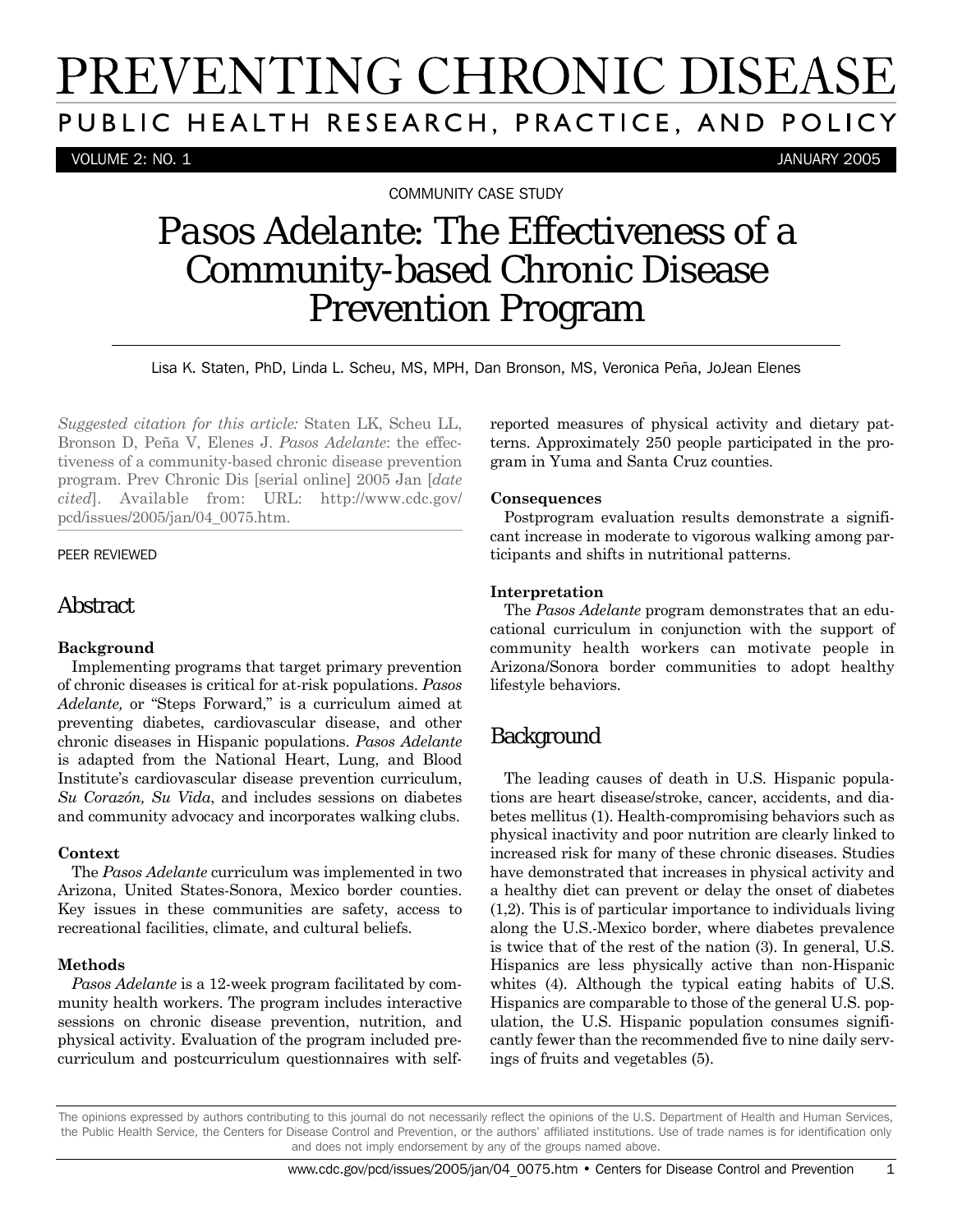Effective primary prevention programs are crucial to reversing the high diabetes rates along the U.S.-Mexico border. Use of community health workers, or *promotores de salud*, is ideal for primary diabetes prevention programs that focus on lifestyle changes. *Promotores* provide enhanced community knowledge, dedication to health promotion, assistance with culturally appropriate program adaptation and supplementation, and personal knowledge of the disease experiences of their communities. Furthermore, *promotores* are shown to be effective in increasing access to care and preventive screening (6) and are frequently used in Hispanic community programs.

In 2000, the Mel and Enid Zuckerman Arizona College of Public Health received a legislative appropriation to fund a comprehensive diabetes prevention and control program, the Border Health Strategic Initiative (*Border Health ¡SI!*), in Cochise, Santa Cruz, and Yuma, Arizona counties. The *Border Health ¡SI!* program included behavioral intervention components targeting providers (7), people with diabetes (8), their families (9), the general community, and school environments (10). The program also included a policy component (11). For a detailed discussion of *Border Health ¡SI!*, read the overview by Cohen et al (3).

This paper describes the community component, *Pasos Adelante*, or "Steps Forward." The purpose of the project was to collaboratively develop and implement a community-based chronic disease prevention program and to demonstrate the effectiveness of the program in reducing risk factors for cardiovascular disease, diabetes, and other chronic diseases related to diet and physical activity. This article provides details about the unique communities involved, the participatory development and evaluation of the program between community organizations and university personnel, and the community and university perspectives about the value and impact of the program.

## **Context**

The *Pasos Adelante* program was implemented in southwestern Yuma County and southern Santa Cruz County, Arizona, from 2000 to 2003. The communities share a border with Mexico. While each is unique in its economy, employment rates, demographic structure, and ethnic composition, as described by Cohen et al (3), the population of both communities is predominantly Hispanic, with high rates of poverty and unemployment. Various factors within these communities may contribute to health-compromising behaviors, including the availability of recreational facilities, climate, nutrition, and cultural beliefs.

There are virtually no recreational facilities, walking paths, or safe areas in which to exercise in these communities. Many neighborhoods do not have sidewalks or crosswalks. Additional concerns identified over the project period included lack of lighting and roaming dogs. The extreme heat acts as another barrier to physical activity. Temperatures range from an average low of 29°–41° F in December to 96°–106° F in July.

A survey conducted in 1998 in a neighboring Arizona border community reported a diabetes prevalence of 18%, obesity or overweight in 74%, and no regular physical activity among 67.4% of respondents (12). Many additional factors contribute to this high rate of overweight. Healthy food choices such as low-fat milk are not often readily available in rural communities (13). Because 63% to 78% of the population reports incomes less than 200% of the federal poverty level (14), many people do not have the resources to purchase the frequently more expensive healthier items.

An additional barrier to promoting healthy lifestyle choices may be cultural beliefs. Some participants expressed beliefs that people can develop diabetes by having it wished upon them or by putting the body through hot and cold extremes. These participants may not be receptive to the idea that physical activity and a healthy diet will in any way affect their chances of developing diabetes. Other cultural factors must be addressed also, such as the belief that walking is indicative of low socioeconomic status and therefore not desirable.

## Methods

#### Formative phase

Two key concepts of the *Border Health ¡SI!* were partnership and collaboration between community partners and university personnel, as well as use of the *promotor(a)* model whenever appropriate. At the onset of *Border Health <sub>i</sub>SI!*, a need was identified to develop and implement a program facilitated by *promotores* to educate community members about diabetes and what can be done to prevent or delay its onset. The key partners in the devel-

The opinions expressed by authors contributing to this journal do not necessarily reflect the opinions of the U.S. Department of Health and Human Services, the Public Health Service, the Centers for Disease Control and Prevention, or the authors' affiliated institutions. Use of trade names is for identification only and does not imply endorsement by any of the groups named above.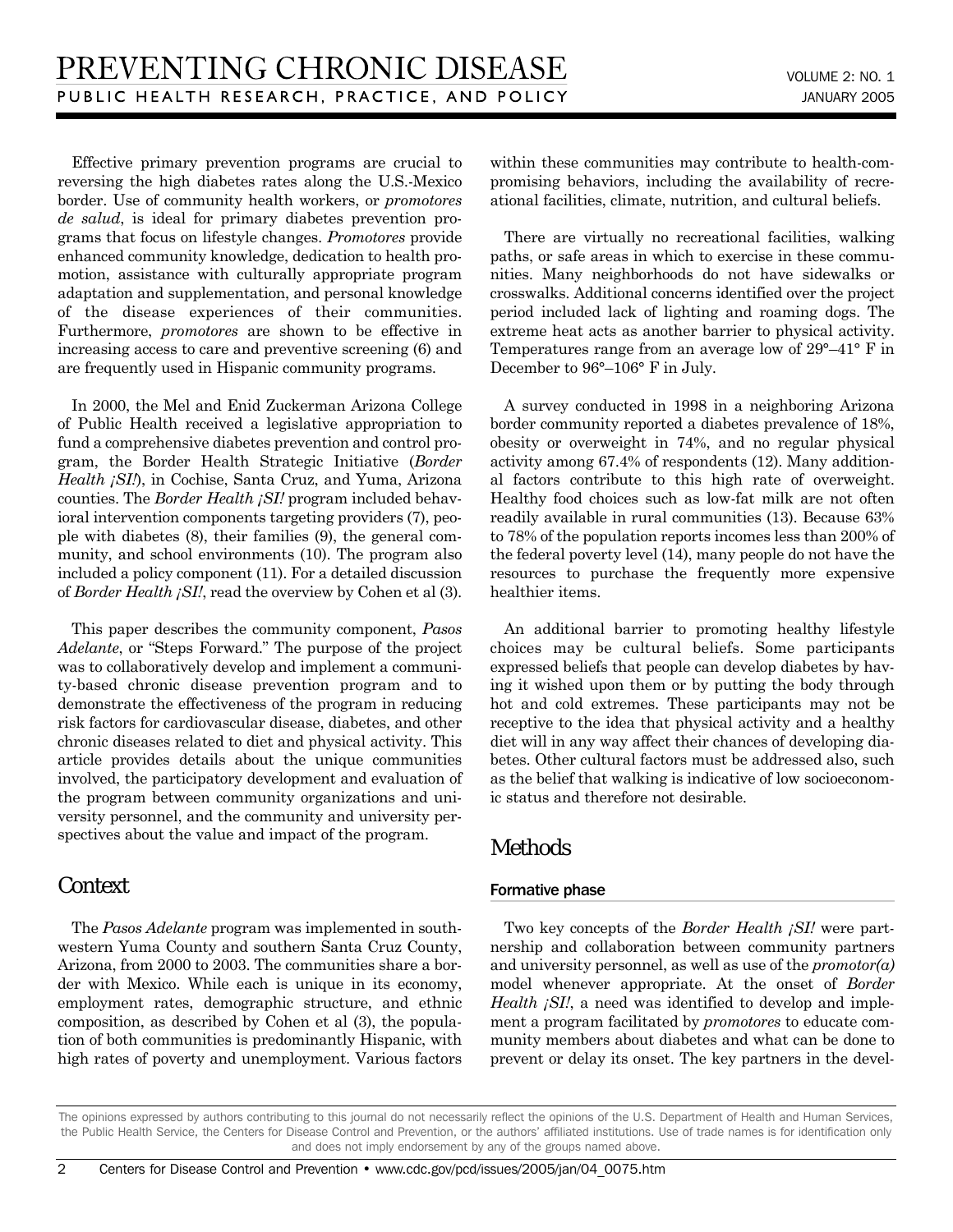|                                                                                                          |                | <b>Sesiones de Pasos Adelante</b>                                                    |  |                | <b>Steps Forward Sessions</b>                                         |
|----------------------------------------------------------------------------------------------------------|----------------|--------------------------------------------------------------------------------------|--|----------------|-----------------------------------------------------------------------|
|                                                                                                          |                | 1 ¿Está usted en riesgo de desarrollar enfermedades<br>del corazón?                  |  |                | 1 Are you at risk for heart disease?                                  |
|                                                                                                          | $\overline{2}$ | Manténgase físicamente más activo.                                                   |  | $\overline{2}$ | Be more physically active.                                            |
|                                                                                                          | 3              | ¿Está usted en riesgo de desarrollar la diabetes?                                    |  | 3              | Are you at risk for diabetes?                                         |
|                                                                                                          | 4              | Todo lo que necesita saber acerca de la presión<br>arterial alta, la sal y el sodio. |  |                | What you need to know about high blood pressure,<br>salt, and sodium. |
|                                                                                                          | 5              | Coma menos grasa, grasa saturada y colesterol.                                       |  | 5              | Eat less fat, saturated fat, and cholesterol.                         |
|                                                                                                          | 6              | Mantenga un peso saludable.                                                          |  | 6              | Maintain a healthy weight.                                            |
|                                                                                                          |                | Nuestra comunidad, ces saludable?                                                    |  | 7              | Is our community healthy?                                             |
| 罗                                                                                                        | 8              | La glucosa y el azúcar.                                                              |  | 8              | Glucose and sugar.                                                    |
|                                                                                                          | 9              | Goce con su familia de comidas saludables para el<br>corazón.                        |  | 9              | Make healthy eating a family affair.                                  |
|                                                                                                          |                | 10 Coma más saludable por su corazón - aun cuan-<br>do tenga poco tiempo o dinero.   |  |                | 10 Eat healthier - even when time or money is tight.                  |
|                                                                                                          |                | 11 Goce de la vida sin el cigarrillo.                                                |  |                | 11 Enjoy living smoke-free.                                           |
|                                                                                                          |                | 12 Repaso y graduación.                                                              |  |                | 12 Review and graduation.                                             |
| <b>Figure.</b> Pasos Adelante program session topics in Spanish and English (from introductory handout). |                |                                                                                      |  |                |                                                                       |

opment and implementation of the community component were Mariposa Community Health Center (MCHC) in Nogales, Ariz, and Regional Center for Border Health/Western Arizona Health Education Center (WAHEC) in Somerton, Ariz, with technical assistance from the University of Arizona (UA). Both community agencies have had award-winning *promotor(a)* programs for more than a decade.

During the formative phase of *Border Health ¡SI!*, diabetes prevention programs implemented by the two community agencies were documented and reviewed. Simultaneously, a comprehensive search for culturally appropriate prevention programs was performed to take advantage of existing curricula. *Promotores* and staff members from the two agencies suggested using *Su Corazón, Su Vida*, a cardiovascular disease prevention manual developed for Latinos by the National Heart, Lung, and Blood Institute (NHLBI) (15). After reviewing other curricula, the partners agreed to adapt the NHLBI curriculum to include diabetes. They chose the NHLBI curriculum for several reasons. First, the curriculum was developed by a trusted source. Second, cardiovascular disease is a major complication of diabetes and is therefore an appropriate part of a diabetes prevention program. Third, the partners supported the idea of expanding the target audience beyond persons at risk for diabetes. Fourth, most other curricula identified focused on patients with diabetes and not on disease prevention. Fifth, the curriculum was viewed as culturally competent; it targets the appropriate level of literacy and is available in Spanish. Finally, the curriculum was designed to be facilitated by *promotores*, and a number of them had previous training in the curriculum and liked the implementation style.

The opinions expressed by authors contributing to this journal do not necessarily reflect the opinions of the U.S. Department of Health and Human Services, the Public Health Service, the Centers for Disease Control and Prevention, or the authors' affiliated institutions. Use of trade names is for identification only and does not imply endorsement by any of the groups named above.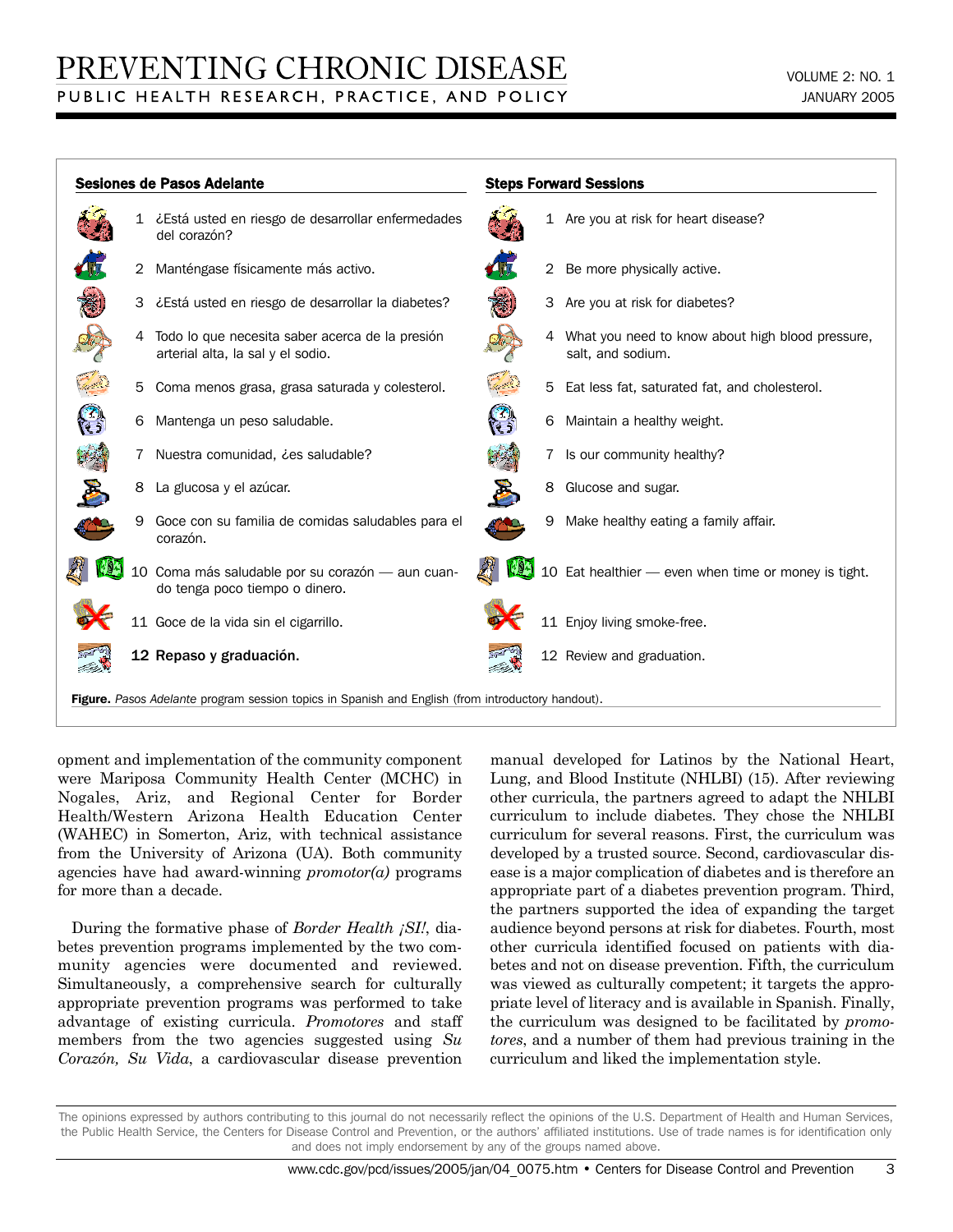The main drawback to *Su Corazón, Su Vida* was that it did not focus on diabetes. A second drawback was the lack of a published program evaluation. Because *Border Health ¡SI!* would be adapting and evaluating the program, however, these concerns were not viewed as strong reasons not to use it.

#### Curriculum design

To take advantage of the *Su Corazón, Su Vida* curriculum, the manual was modified to broaden the focus to include an emphasis on diabetes prevention. Two sessions addressing diabetes and a single session on community health advocacy were created and inserted. Diabetes prevention materials used by the two community agencies were also incorporated. The revised curriculum is called *Pasos Adelante.*

The *Pasos Adelante* curriculum (available from: URL: http://www.borderhealthsi.org/steps\_pasos.htm) consists of a manual and free-standing flip charts created for *Pasos Adelante* in addition to a flip chart, telenovela magazine, and video available from *Su Corazón, Su Vida*. The *Pasos Adelante* curriculum was written in both English and Spanish, although it was only implemented in Spanish in our two communities. It follows the *Su Corazón, Su Vida* scripted teaching style; the *promotores* were given a script to follow if they desired, thereby enhancing the consistency of each session among *promotores* and from group to group. Additional background information was included in each session so that *promotores* were prepared for more indepth questions about each topic. The manual consists of 12 two-hour sessions (Figure). The sessions "Are you at risk for diabetes?," "Glucose and sugar," and "Is your community healthy?" were designed for the *Pasos Adelante* curriculum. Each session consists of five main components: an introduction, the session in action, a weekly promise, a review of the day's most important points, and the close of the session. Furthermore, as part of the session in action, participants engage in a physical activity, such as dancing or aerobics, to reinforce the importance of physical activity.

In addition to weekly classroom sessions, walking clubs were incorporated into the *Pasos Adelante* program. The walking clubs were designed to engage participants in recreational walking in a coordinated, socially supportive effort to increase physical activity. The walking club was designed so that participants would initially walk together outside of class for at least 20 minutes once a week with the *promotor(a)* at a mutually agreed-upon location, such as a park or local school track. Gradually, the group would build up to walking at least 20 minutes three times a week. At week seven of the program, the *promotores* start to withdraw from the groups but continue to encourage them during class sessions so that the groups can be selfsustained after the program ends. Walking clubs were incorporated into all *Pasos Adelante* sessions to move from the didactic focus of physical activity into actual behavior change. Staff and *promotores* from MCHC and WAHEC and UA personnel met monthly to discuss curriculum development.

#### Facilitator training

MCHC and WAHEC were contracted to implement the *Pasos Adelante* program. Each agency hired or reorganized existing *promotores* to participate in the *Border Health ¡SI!* program. The selection of *promotores* was left entirely to the agencies. Nine *promotores* employed by the two centers participated in curriculum design and received approximately six hours of manual training. During this training, evaluation instruments and protocols were also discussed and reviewed. All discussions and trainings were conducted in Spanish. Two additional *promotores* were hired during the project period and were trained individually by other *promotores* with technical assistance from UA personnel.

During the training, *promotores* were encouraged, but not required, to use the script. Emphasis was placed on the content and flow of each session. If *promotores* were unsure of themselves, they tended to rely on the script. Those who were comfortable making public presentations preferred a less formal style. Additional training was conducted when necessary throughout the program.

In addition to attending the *Pasos Adelante* training, many *promotores* had attended week-long trainings for *Su Corazón, Su Vida* at an annual community health worker conference cosponsored by WAHEC and therefore understood the fundamental design of the *Pasos Adelante* program. *Promotores* who had not attended *Su Corazón, Su Vida* training prior to starting the *Pasos Adelante* program did so during *Pasos Adelante* implementation. All *promotores* worked in pairs, with senior *promotores* paired with junior *promotores*. In addition, the *promotores* attended a variety of trainings on diabetes, including *Diabetes: La*

The opinions expressed by authors contributing to this journal do not necessarily reflect the opinions of the U.S. Department of Health and Human Services, the Public Health Service, the Centers for Disease Control and Prevention, or the authors' affiliated institutions. Use of trade names is for identification only and does not imply endorsement by any of the groups named above.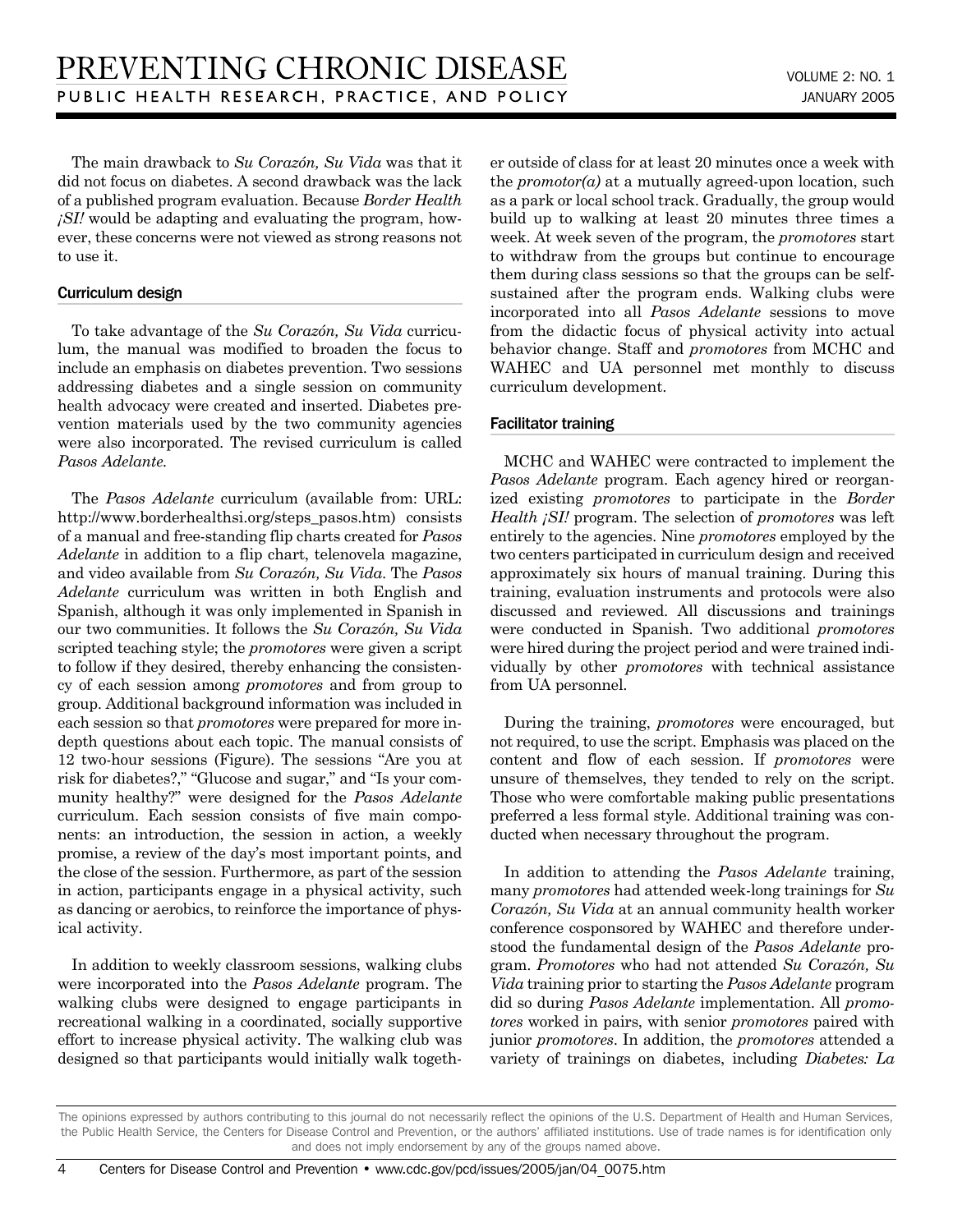*Comunidad en Accion,* sponsored by the Diabetes Today National Training Center and Diabetes Training for Lay Health Workers, sponsored by MCHC.

#### Program implementation

Eleven *promotores* (10 women, one man) led the sessions working in pairs. (The one male *promotor* facilitated one 12-week session of the program.) Sessions were scheduled for two-hour periods but ranged from 90 minutes to 150 minutes. At times the physical activity portion at the end of the class was eliminated to complete the educational portion.

To address some of the previously identified barriers, classes were conducted at centrally accessible public locations, such as schools, churches, the MCHC, and other public multipurpose rooms. One agency provided onsite childcare services. If necessary, participants were encouraged to bring their children or grandchildren. Class members decided the times of the class and walking groups. In the Yuma area, where the weather is the most extreme, the walking groups frequently met around 5:00 AM or in the late evening to avoid the heat. The *promotores* indicated that long-term residents did not have problems with walking so early or late, but newer residents did. According to the *promotores*, long-term residents regularly used those hours to avoid the heat.

#### Process evaluation

The community partners were essential to adapting and developing the *Pasos Adelante* manual. The *promotores* provided feedback on sessions and walking clubs using program-specific feedback forms. The feedback forms asked if information was missing and whether the information made sense, was adequate, and was presented in a style and manner easily understood by the group. After both agencies had completed one 12-week session, a meeting was held with all *promotores* to discuss what worked and what did not work. The *promotores* praised the curriculum and offered some minor grammatical corrections but little constructive criticism. Although the UA personnel were gratified to hear that the *promotores* liked the program, they were skeptical of the response and afraid that the *promotores* might have a cultural bias against expressing anything that sounded like criticism. So a second strategy for feedback was developed. All the manuals of the *promotores* were collected and examined. We found extensive notes in the margins of the manuals and additional handouts indicating where more information or clarification was needed. These notes allowed us to initiate a more direct conversation on the *promotores'* interpretation of the materials: "You wrote in the margin that. . . . Would you like to share with us what you mean?" This enabled us to avoid putting responsibility on the *promotores* for pointing out problems.

UA personnel were occasionally able to observe the sessions and meet with *promotores* afterwards. UA personnel contributed feedback on the actual presentation of the material and on effective communication styles. They also offered additional information, if needed.

#### **Recruitment**

Program participants represented a convenience sample recruited by *promotores* through presentations at schools, church groups, internal agency programs, and health fairs and by going door-to-door. Classes were offered year round from 2001–2003, except during holidays. Group size averaged 10 to 15 participants.

After a consent form was signed, each participant was asked to answer a standardized physical activity riskassessment questionnaire to ensure that the individual was physically able to participate without any serious physical or medical risk. If an individual indicated any risk, he or she was then required to obtain a provider's permission to participate. One site offered screenings for all participants.

Participants then completed a questionnaire consisting of nutrition questions based on the Centers for Disease Control and Prevention's Behavioral Risk Factor Surveillance Survey (BRFSS) (16) and physical activity questions targeting moderate to vigorous activities using a one-month format adapted from the Minnesota Leisure Time Physical Activity Questionnaire (17). The BRFSS and adapted Minnesota questionnaire have been used among low-income Hispanic populations and have been shown to be reliable indicators of behavior. The intake form was designed to identify changes in the frequency and exertion levels of moderate to vigorous physical activity and in dietary consumption patterns that would reflect curriculum content. The questionnaire focused on changes in frequency in weekly consumption of fruit, vegetables, and sweet beverages. It also asked about the changes in

The opinions expressed by authors contributing to this journal do not necessarily reflect the opinions of the U.S. Department of Health and Human Services, the Public Health Service, the Centers for Disease Control and Prevention, or the authors' affiliated institutions. Use of trade names is for identification only and does not imply endorsement by any of the groups named above.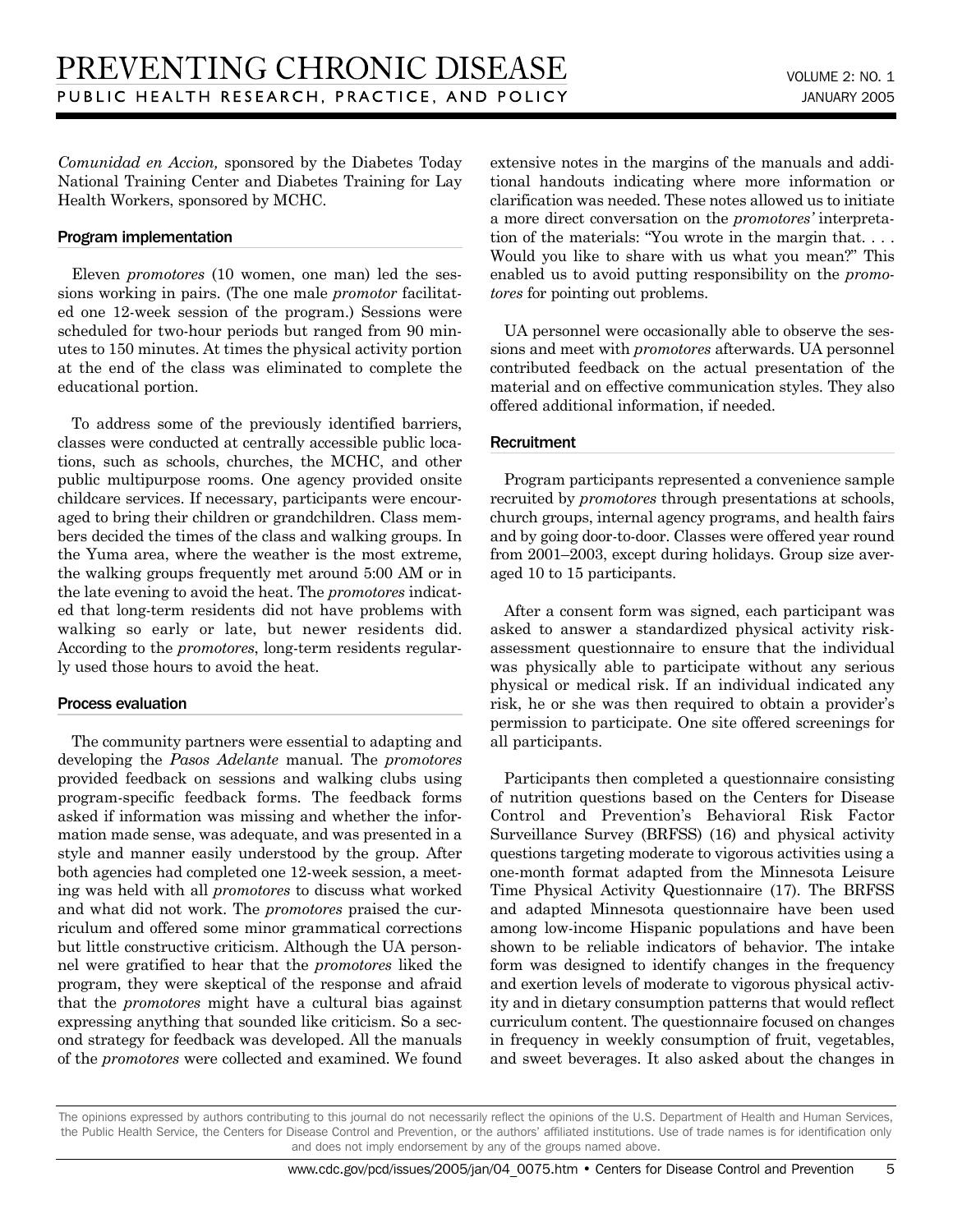the type of milk consumed and the type of fat used for cooking. Questionnaires were repeated at 12 weeks (the end of class).

#### Statistical methods

Intercooled STATA 7.0 (StataCorp LP, College Station, Tex) was used to analyze the quantitative data. McNemar chi-square tests were used for categorical data, Wilcoxon rank sum tests were used for independent continuous data, and Wilcoxon sign ranked tests were used for paired continuous data. Nonparametric tests were used because variables were not normally distributed. Matched pairs *t*tests were calculated to compare age and body mass index (BMI). Significance was assigned at  $P \leq .05$ . Because of small sample size, trends are identified if  $P \leq .10$ .

## **Consequences**

A total of 248 participants began the program and 216 completed it, for a completion rate of 87%. The participants who completed the program were mainly Hispanic women born in Mexico who had not graduated from high school (Table 1). The average participant age was 49.5 years. Compared to those who completed the program, the 32 individuals who did not complete the program were significantly more likely to be employed full- or part-time and to have asthma; more smokers were among those who did not complete the program.

As Table 2 shows, self-reported changes were found in levels of physical activity and in nutrition from preclass to postclass. The number of participants walking and the number of minutes per week of moderate to vigorous walking significantly increased. There were significant reductions in the weekly consumption of sweetened soda and sweetened hot drinks and an increase in the consumption of fruit juice. The number of servings of salads, vegetables, and fruits eaten per week also increased significantly.

Results differ between the two sites. Fewer significant changes were seen in Santa Cruz participants than in Yuma area participants. For example, in Santa Cruz, only the average number of minutes walking at a moderate pace and the average number of salads eaten per week increased significantly. These differences may be due to slight demographic differences, as shown in Table 1. Santa Cruz participants were significantly younger  $(45.1 \pm 15.5)$  years vs  $52.7 \pm 13.4$  years) and more educated; fewer were born in Mexico, and more had health insurance.

In addition to statistical evidence of positive changes, *promotores* frequently commented on seeing people walking and observing that some were losing weight. Anecdotal comments were overheard or recorded in the end-of-session evaluation sheets. For example:

"A person commented in my class that for the first time in her life she is walking for 15 minutes."

"One woman said that she felt really embarrassed to go out and walk, so she didn't. Now she's happy because she walks and feels comfortable doing it."

"One woman explained that she would eat a whole can of corn not imagining the number of portions and amount of sodium in it. She's going to pay more attention."

"One woman said she has lost six pounds since the beginning of the class. She is very happy. Also, her mother's blood sugar levels have dropped."

## Interpretation

One of the key findings from this project is that while it is difficult to get people walking when the temperature is extremely high or when no sidewalks exist, it is not impossible. Residents in the Yuma area were not reluctant to walk during the summer months. Many residents have been farm workers and are used to an early-morning lifestyle. Participants were also able to make changes in their diet. Many of the participants initially indicated that they had no idea how to eat healthier.

The formal evaluation of community-based programs is difficult. Without funds to support more systematic evaluation, organizations frequently rely on self-reported data. Our evaluation instrument was feasible and effective for our agency. It provided statistical evidence for positive changes that at the very least indicate an increased awareness of healthy lifestyle behaviors among participants. The self-reported increases in walking matched the observations of the *promotores*. They report seeing a number of their participants continuing to walk without them. The

The opinions expressed by authors contributing to this journal do not necessarily reflect the opinions of the U.S. Department of Health and Human Services, the Public Health Service, the Centers for Disease Control and Prevention, or the authors' affiliated institutions. Use of trade names is for identification only and does not imply endorsement by any of the groups named above.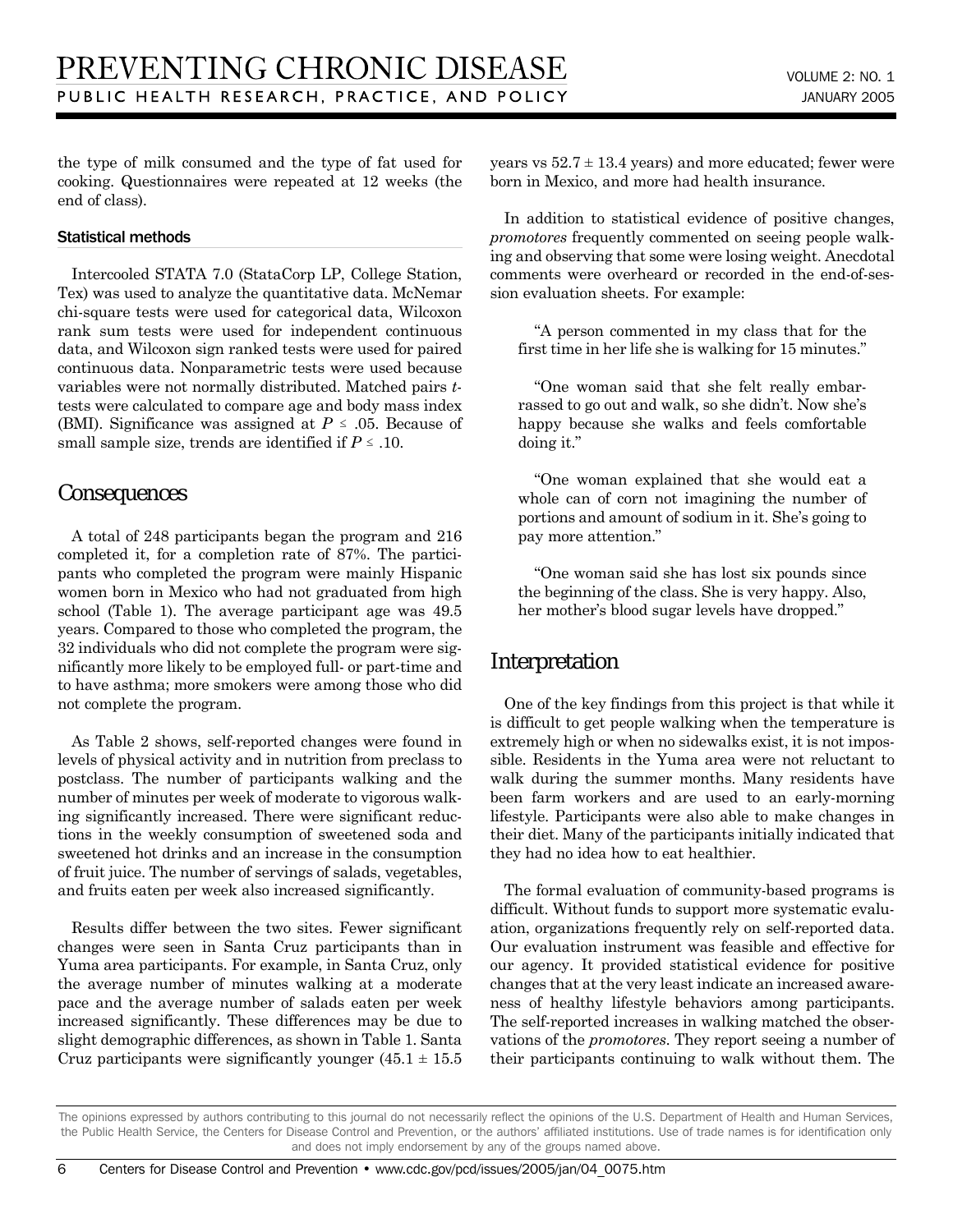*promotores* also report individuals losing weight and participants telling them that their providers are happy with their health improvements.

Another important outcome was the integration of the *Pasos Adelante* program and the Special Action Groups, community-based coalitions formed as part of the *Border Health ¡SI!* model (11). *Promotores* reported to the coalitions monthly to quarterly about issues raised during their class sessions. Based on reports from the *promotores*, the coalitions worked to have parks, playgrounds, and walking paths incorporated into city development plans. The creation of a new park in the Yuma area resulted directly from the coalition network and a motivated *promotora*. The Yuma coalition also targeted grocery stores as arenas for promoting and increasing the availability of healthier food options.

One of the drawbacks of this program was its lack of male participants. The *Pasos Adelante* program is based on the theoretical foundation of social support, including organized group activities to promote physical activity. Men may not be as responsive as women to programs emphasizing social support. In the future, it is important to determine how the *Pasos Adelante* program could be tailored to appeal to a male audience. Additionally, the program reached a generally older population. In communities where more than half the population is under the age of 35, programs need to be developed that target primary prevention and appeal to younger people.

The *Pasos Adelante* program has demonstrated that an educational curriculum in conjunction with the support of *promotores* can motivate people to adopt healthy lifestyle behaviors. The integration of classroom sessions and walking clubs allowed for increased interactions among participants and helped create social support for nutritional and physical behavioral change. In areas with abundant educational programs and sources of information, these kinds of programs may not result in behavior change; however, in areas with relatively few resources where residents have not repeatedly been exposed to prevention messages, these programs may have much greater impact.

Other communities can use the *Pasos Adelante* curriculum. Educational sessions have occurred with *promotores* in Mexico, and work has begun on the adaptation of the curriculum for a Native American health department. Prior to implementing the program, we would suggest that an advisory committee of local community members review the curriculum and decide what changes should be made to ensure that it is culturally appropriate. It is critical that the review committee include individuals who are truly part of the target community and share its cultural beliefs.

## Acknowledgments

This project was funded by contract 200-2000-10070 from the Centers for Disease Control and Prevention. The authors thank all the *promotores* and participants for making the program so successful.

## Author Information

Corresponding author: Lisa K. Staten, PhD, Southwest Center for Community Health Promotion, Mel and Enid Zuckerman Arizona College of Public Health, University of Arizona, Division of Health Promotion Sciences, 2231 E Speedway Blvd, Tucson, AZ 85719. Telephone: 520-321- 7777. E-mail: staten@u.arizona.edu.

Author affiliations: Linda L. Scheu, MS, MPH, Mel and Enid Zuckerman Arizona College of Public Health, University of Arizona, Tucson, Ariz; Dan Bronson, MS, Division of Epidemiology and Biostatistics, Mel and Enid Zuckerman Arizona College of Public Health, University of Arizona, Tucson, Ariz; Veronica Peña, Regional Center for Border Health/WAHEC, Somerton, Ariz; Jo Jean Elenes, *Platicamos Salud*, Mariposa Community Health Center, Nogales, Ariz.

## References

- 1. American Heart Association. Heart disease and stroke statistics–2003 update. Dallas (TX): American Heart Association; 2002.
- 2. Tuomilehto J, Lindstrom J, Eriksson JG, Valle TT, Hamalainen H, Ilanne-Parikka P, et al. Prevention of type 2 diabetes mellitus by changes in lifestyle among subjects with impaired glucose tolerance. N Eng J Med 2001 344(18):1343-50.
- 3. Cohen SJ, Ingram M. Border health strategic initiative: overview and introduction to a community-based model for diabetes prevention and control. Prev

The opinions expressed by authors contributing to this journal do not necessarily reflect the opinions of the U.S. Department of Health and Human Services, the Public Health Service, the Centers for Disease Control and Prevention, or the authors' affiliated institutions. Use of trade names is for identification only and does not imply endorsement by any of the groups named above.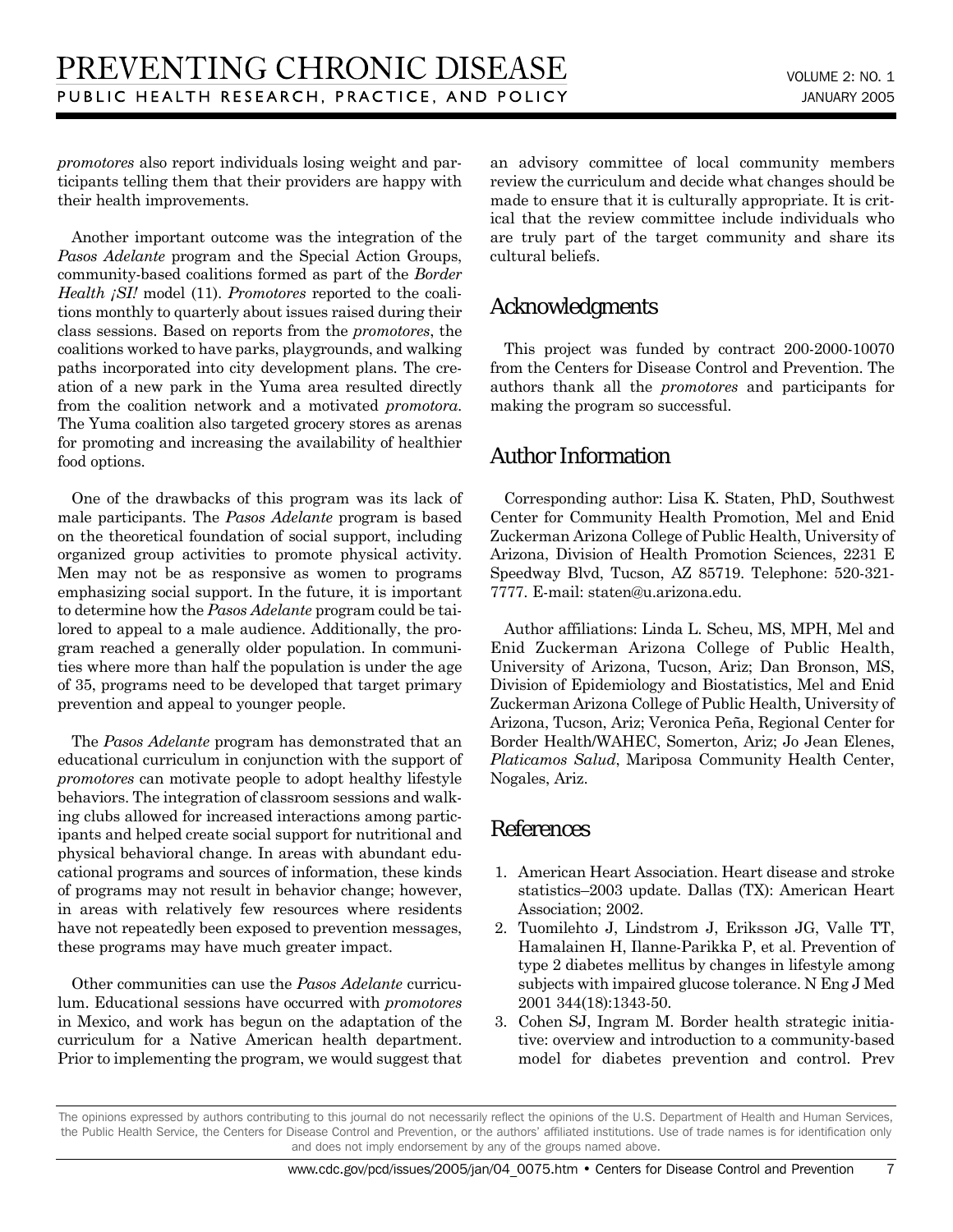Chronic Dis [serial online] 2005 Jan.

- 4. U.S. Department of Health and Human Services. Physical activity and health: a report of the Surgeon General. Atlanta (GA): Centers for Disease Control and Prevention, National Center for Chronic Disease Prevention and Health Promotion; 1996.
- 5. Potter JD, Finnegan JR Jr, Guinard J-X, Huerta EE, Kelder SH, Kristal AR, et al. 5 A Day for Better Health program evaluation report. Washington (DC): National Institutes of Health, National Cancer Institute; 2000.
- 6. Swider SM. Outcome effectiveness of community health workers: an integrative literature review. Public Health Nurs 2002;19(1):11-20.
- 7. Schachter KA, Cohen SJ. From research to practice: challenges to implementing national diabetes guidelines with five community health centers on the border. Prev Chronic Dis [serial online] 2005 Jan.
- 8. Ingram M, Gallegos G, Elenes J. Diabetes is a community issue: the critical elements of a successful outreach and education model on the U.S.-Mexico Border. Prev Chronic Dis [serial online] 2005 Jan.
- 9. Teufel-Shone NI, Drummond R, Rawiel U. Developing and adapting a family-based diabetes program at the U.S.-Mexico border. Prev Chronic Dis [serial online] 2005 Jan.
- 10. Staten LK, Teufel-Shone NI, Steinfelt VE, Ortega N, Halverson K, Flores C, et al. The School Health Index as an impetus for change. Prev Chronic Dis [serial online] 2005 Jan.
- 11. Meister JS, Guernsey de Zapien J. Bringing health policy issues front and center in the community: expanding the role of community health coalitions. Prev Chronic Dis [serial online] 2005 Jan.
- 12. Flood T, Lebowitz MD, De Zapien J, Staten L, Rosales C. Douglas Community Health Survey: diabetes and health care in Arizona on the Mexican border. Phoenix (AZ): ADHS; 1999.
- 13. Abarca J, Ramachandran S. Using community indicators to assess nutrition in Arizona-Mexico border communities. Prev Chronic Dis [serial online] 2005 Jan.
- 14. Arizona Department of Health Services. Community Health Profiles for Nogales, San Luis and Somerton, AZ, 2001. Division of Public Health. Accessed online at http://www.hs.state.az.us/hsd/chpweb/2001/ on June 5, 2004.
- 15. U.S. Department of Health and Human Services. Su corazón, su vida. Bethesda (MD): National Institutes of Health, National Heart, Lung, and Blood Institute,

NIH Publication No. 00-4087 [accessed 2004 Jun 14]; 2000 May.

- 16. Centers for Disease Control and Prevention. Behavioral Risk Factor Surveillance System Survey Questionnaire. Atlanta (GA): U.S. Department of Health and Human Services; 2000.
- 17. Richardson MT, Leon AS, Jacobs DR Jr, Ainsworth BE, Serfass R. Comprehensive evaluation of the Minnesota leisure time physical activity questionnaire. J Clin Epidemiol 1991;47(3):271-81.

The opinions expressed by authors contributing to this journal do not necessarily reflect the opinions of the U.S. Department of Health and Human Services, the Public Health Service, the Centers for Disease Control and Prevention, or the authors' affiliated institutions. Use of trade names is for identification only and does not imply endorsement by any of the groups named above.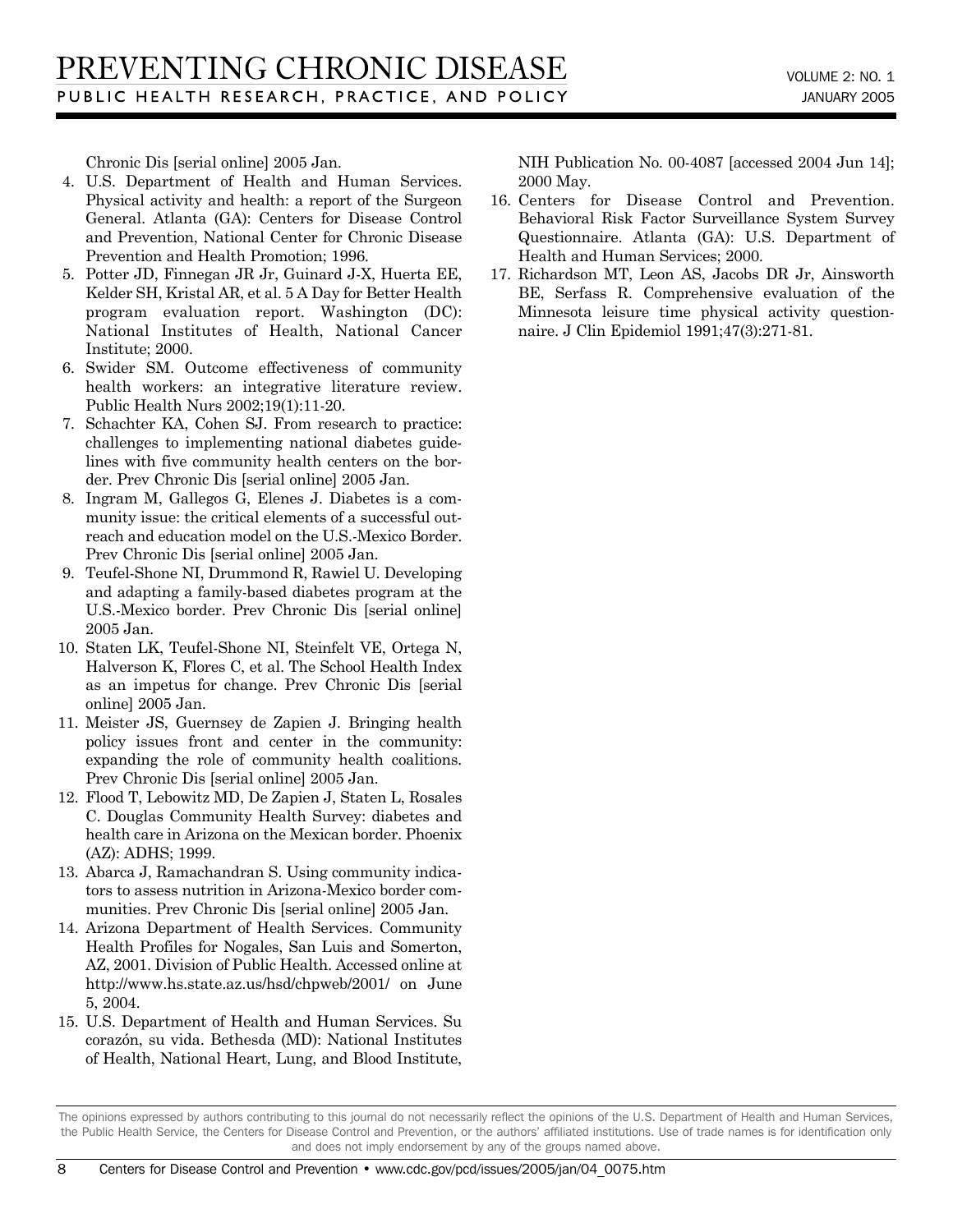## Tables

Table 1. Demographic and Health Status Comparison by Community of *Pasos Adelante* Participants (n=216) Who Completed Preprogram and Postprogram Assessments, Arizona, 2000-2003<sup>a</sup>

| <b>Characteristic</b>                  | <b>Yuma County</b><br><b>Community</b><br>$N = 128$ | <b>Santa Cruz County</b><br><b>Community</b><br>$N = 88$ | P       |
|----------------------------------------|-----------------------------------------------------|----------------------------------------------------------|---------|
| <b>Demographics</b>                    |                                                     |                                                          |         |
| Age, mean (SD)                         | 52.7 (13.4)                                         | 45.1 (15.5)                                              | $-.001$ |
| <b>Hispanic</b>                        | 127 (99.2)                                          | 88 (100)                                                 | .40     |
| Female                                 | 113 (88.3)                                          | 84 (96.5)                                                | .03     |
| <b>Marital status</b>                  |                                                     |                                                          |         |
| <b>Married</b>                         | 96 (80.7)                                           | 55 (67.9)                                                | .002    |
| Single/divorced                        | 10(8.4)                                             | 22 (27.2)                                                |         |
| Widowed                                | 13 (10.9)                                           | 4(4.9)                                                   |         |
| <b>Education</b>                       |                                                     |                                                          |         |
| Some elementary                        | 88 (69.8)                                           | 26 (29.9)                                                | $-.001$ |
| <b>Elementary</b>                      | 27 (21.4)                                           | 25 (28.7)                                                |         |
| Some high school                       | 7(5.6)                                              | 26 (29.9)                                                |         |
| <b>High school</b>                     | 4(3.2)                                              | 10 (11.5)                                                |         |
| <b>Currently employed</b>              | 24 (19.0)                                           | 12 (13.8)                                                | .23     |
| <b>Health insurance</b>                | 40 (32.3)                                           | 61 (69.3)                                                | $-.001$ |
| Preferred speaking language is Spanish | 121 (96.8)                                          | 76 (97.4)                                                | .80     |
| Preferred reading language is Spanish  | 122 (97.6)                                          | 76 (96.2)                                                | .56     |
| Length in community                    |                                                     |                                                          |         |
| $<$ 5 years                            | 27(21.1)                                            | 21(23.1)                                                 | .03     |
| $>10$ years                            | 84 (65.6)                                           | 54 (62.1)                                                |         |
| <b>Born in Mexico</b>                  | 124 (97.6)                                          | 75 (87.2)                                                | .003    |
| <b>Health Status</b>                   |                                                     |                                                          |         |
| <b>Diagnosed with diabetes</b>         | 21 (16.4)                                           | 24 (27.6)                                                | .06     |
| How long been a diabetic               |                                                     |                                                          |         |
| <1 year                                | 4(19.1)                                             | 8(36.4)                                                  | .43     |
| 1-5 years                              | 8(38.1)                                             | 4(18.2)                                                  |         |
| 6-10 years                             | 3(14.3)                                             | 4(18.2)                                                  |         |
| $10+$ years                            | 6(28.6)                                             | 6(27.3)                                                  |         |

(Continued on next page)

The opinions expressed by authors contributing to this journal do not necessarily reflect the opinions of the U.S. Department of Health and Human Services, the Public Health Service, the Centers for Disease Control and Prevention, or the authors' affiliated institutions. Use of trade names is for identification only and does not imply endorsement by any of the groups named above.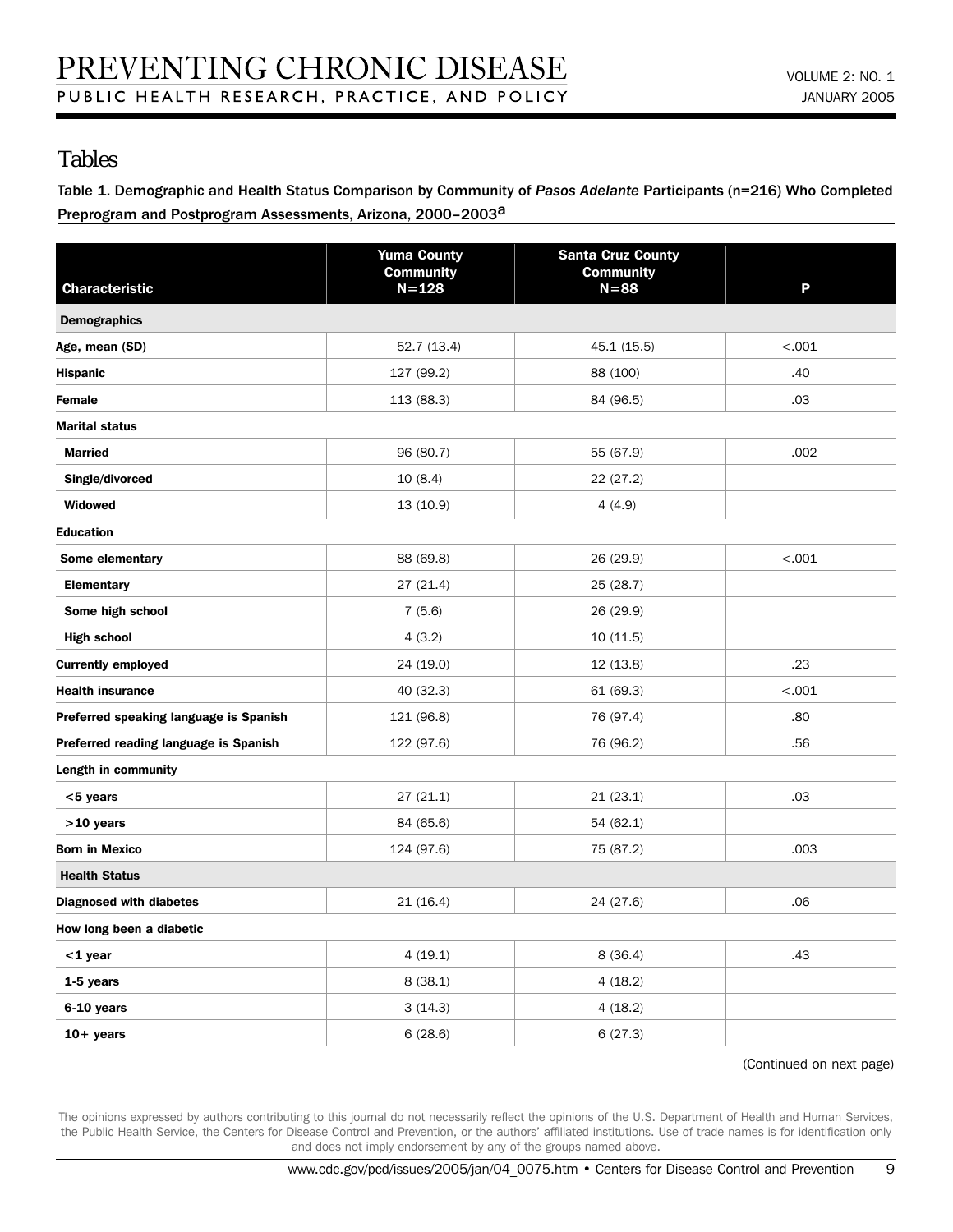#### Table 1. (continued) Demographic and Health Status Comparison by Community of *Pasos Adelante* Participants (n=216) Who Completed Preprogram and Postprogram Assessments, Arizona, 2000-2003<sup>a</sup>

| <b>Characteristic</b>                 | <b>Yuma County</b><br><b>Community</b><br>$N = 128$ | <b>Santa Cruz County</b><br><b>Community</b><br>$N = 88$ | P    |
|---------------------------------------|-----------------------------------------------------|----------------------------------------------------------|------|
| Family member diagnosed with diabetes | 53 (41.4)                                           | 54 (62.1)                                                | .002 |
| Participant with a heart condition    | 6(4.7)                                              | 10(11.5)                                                 | .17  |
| <b>High cholesterol</b>               | 37(29.1)                                            | 24 (27.3)                                                | .93  |
| <b>Diagnosed with cancer</b>          | 6(4.7)                                              | 3(3.4)                                                   | .66  |
| <b>Diagnosed with osteoporosis</b>    | 12(9.5)                                             | 5(5.8)                                                   | .21  |
| Diagnosed with asthma                 | 1(0.8)                                              | 4(4.6)                                                   | .07  |
| <b>Current smoker</b>                 | 4(3.1)                                              | 7(8.0)                                                   | .11  |

aValues are numbers (percentages) unless otherwise indicated. Percentages are based on the number of participants who responded to the question; not all participants (n=216) responded to every question.

#### Table 2. Preprogram and Postprogram Comparison of Self-reported Physical Activity and Dietary Intake, *Pasos Adelante* Participants (n=216), Arizona, 2000–2003

|                                | n <sup>a</sup> | <b>Median (range)</b> | Mean (SD)              | P      |  |  |
|--------------------------------|----------------|-----------------------|------------------------|--------|--|--|
| <b>Physical Activity</b>       |                |                       |                        |        |  |  |
| Fast walking, minutes/week     | 198            |                       |                        | .002   |  |  |
| Preprogram                     |                | $0(0-1800)$           | $77.5 (\pm 204.5)$     |        |  |  |
| Postprogram                    |                | $0(0-780)$            | $108.9~(\pm 160.0)$    |        |  |  |
| Moderate walking, minutes/week | 191            |                       |                        | < .001 |  |  |
| Preprogram                     |                | $0(0-840)$            | 73.7 (±117.7)          |        |  |  |
| Postprogram                    |                | 120 (0-840)           | $138.10 \ (\pm 145.4)$ |        |  |  |
| Slow walking, minutes/week     | 202            |                       |                        | .81    |  |  |
| Preprogram                     |                | $0(0-840)$            | 45.7 $(\pm 107.1)$     |        |  |  |
| Postprogram                    |                | $0(0-420)$            | 40.5 $(\pm 82.1)$      |        |  |  |
| <b>Dietary Intake</b>          |                |                       |                        |        |  |  |
| Soda, servings/week            | 204            |                       |                        | < .001 |  |  |
| Preprogram                     |                | $0.5(0-49)$           | $2.6 (\pm 5.7)$        |        |  |  |
| Postprogram                    |                | $0(0-21)$             | $1.4~(\pm 2.9)$        |        |  |  |
| Diet soda, servings/week       | 204            |                       |                        | .20    |  |  |
| Preprogram                     |                | $0(0-35)$             | 1.7 $(\pm 4.7)$        |        |  |  |
| Postprogram                    |                | $0(0-35)$             | 1.7 $(\pm 4.3)$        |        |  |  |

#### (Continued on next page)

The opinions expressed by authors contributing to this journal do not necessarily reflect the opinions of the U.S. Department of Health and Human Services, the Public Health Service, the Centers for Disease Control and Prevention, or the authors' affiliated institutions. Use of trade names is for identification only and does not imply endorsement by any of the groups named above.